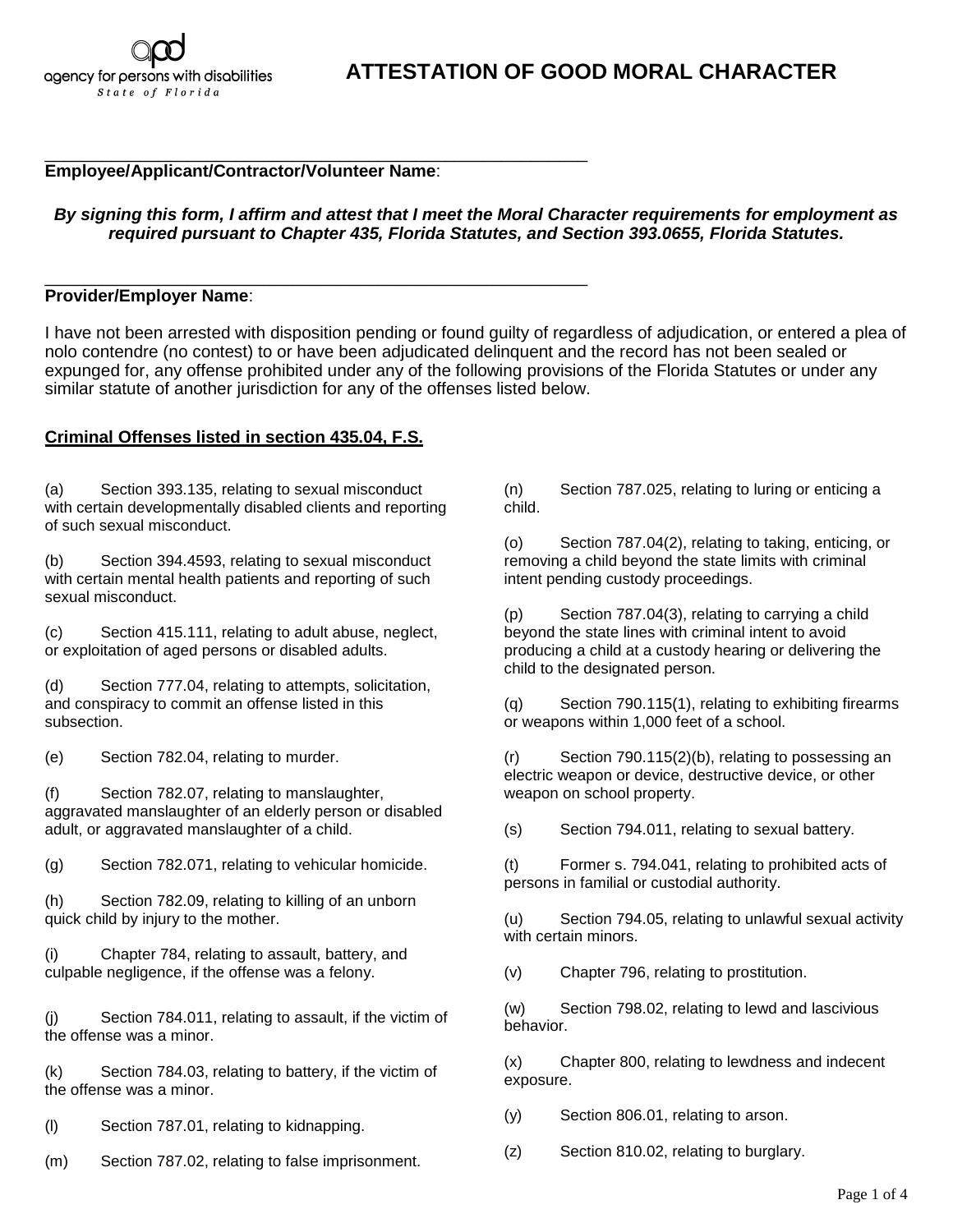(aa) Section 810.14, relating to voyeurism, if the offense is a felony.

(bb) Section 810.145, relating to video voyeurism, if the offense is a felony.

(cc) Chapter 812, relating to theft, robbery, and related crimes, if the offense is a felony.

(dd) Section 817.563, relating to fraudulent sale of controlled substances, only if the offense was a felony.

(ee) Section 825.102, relating to abuse, aggravated abuse, or neglect of an elderly person or disabled adult.

(ff) Section 825.1025, relating to lewd or lascivious offenses committed upon or in the presence of an elderly person or disabled adult.

(gg) Section 825.103, relating to felony offenses for the exploitation of an elderly person or disabled adult.

(hh) Section 826.04, relating to incest.

(ii) Section 827.03, relating to child abuse, aggravated child abuse, or neglect of a child.

(ii) Section 827.04, relating to contributing to the delinquency or dependency of a child.

(kk) Former s. 827.05, relating to negligent treatment of children.

(ll) Section 827.071, relating to sexual performance by a child.

(mm) Section 843.01, relating to resisting arrest with violence.

(nn) Section 843.025, relating to depriving a law enforcement, correctional, or correctional probation officer means of protection or communication.

(oo) Section 843.12, relating to aiding in an escape.

(pp) Section 843.13, relating to aiding in the escape of juvenile inmates in correctional institution.

(qq) Chapter 847, relating to obscene literature.

(rr) Section 874.05, relating to encouraging or recruiting another to join a criminal gang.

(ss) Chapter 893, relating to drug abuse prevention and control if the offense was a felony or if any other person involved in the offense was a minor.

(tt) Section 916.1075, relating to sexual misconduct with certain forensic clients and reporting requirements for such sexual misconduct.

(uu) Section 944.35(3), relating to inflicting cruel or inhuman treatment on an inmate resulting in great bodily harm.

(vv) Section 944.40, relating to escape.

(ww) Section 944.46, relating to harboring, concealing, or aiding an escaped prisoner.

(xx) Section 944.47, relating to introduction of contraband into a state correctional facility.

(yy) Section 985.701, relating to sexual misconduct in juvenile justice programs.

(zz) Section 985.711, relating to contraband introduced into detention facilities

435.04(3) The security background investigations under this section must ensure that no person subject to this section has been found guilty of, regardless of adjudication, or entered a plea of nolo contendere or guilty to, any offense that constitutes domestic violence as defined in s. 741.28, whether such act was committed in this state or in another jurisdiction.

Section 393.0674(2), felony offenses for the release or use of information from juvenile records of the Agency for Persons with Disabilities for any purpose other than screening for employment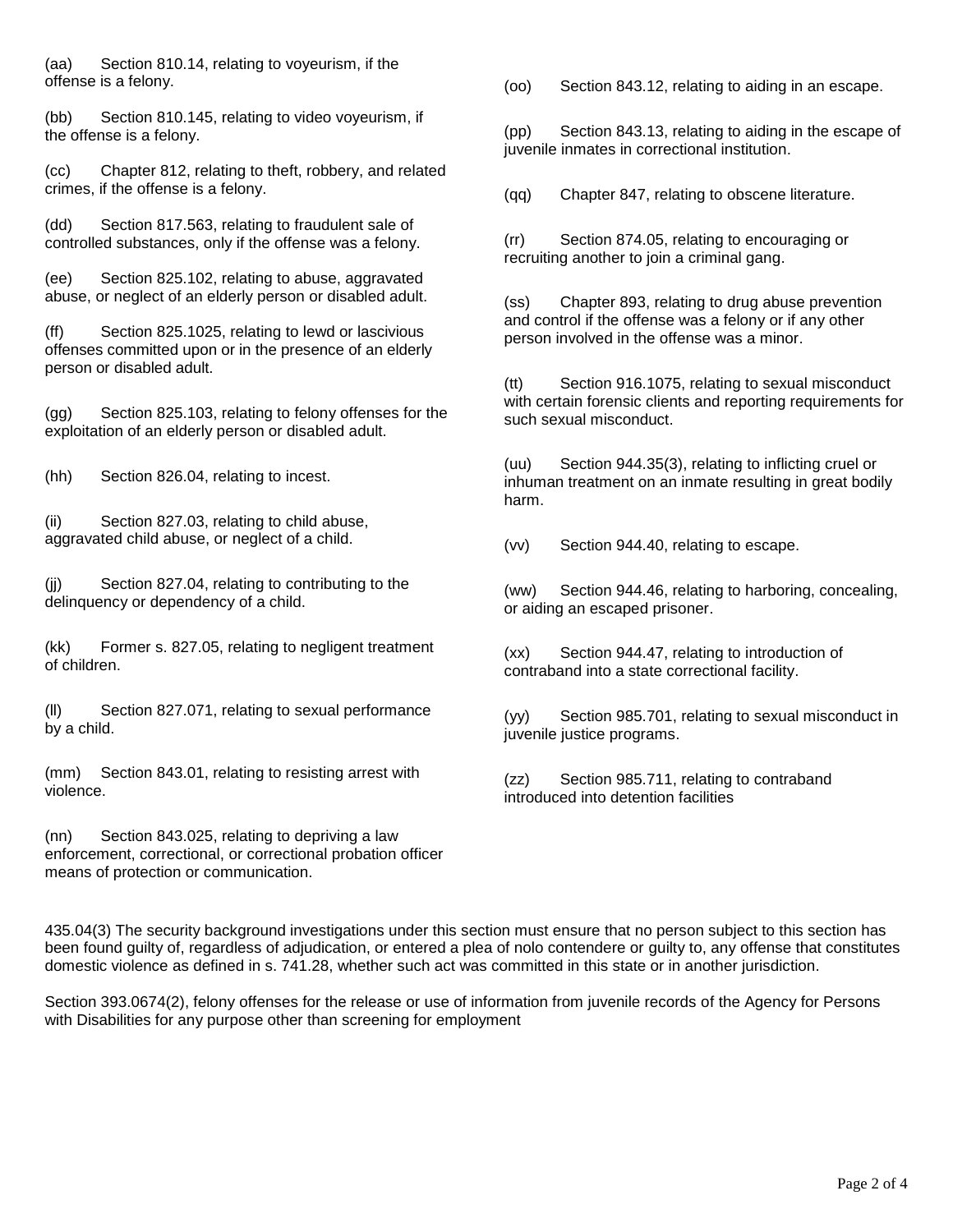# **Criminal Offenses listed in section 393.0655 (5), F.S.**

(a) Any authorizing statutes, if the offense was a felony.

(b) This chapter, if the offense was a felony.

(c) Section [409.920,](http://www.leg.state.fl.us/statutes/index.cfm?App_mode=Display_Statute&Search_String=393.0655&URL=0400-0499/0409/Sections/0409.920.html) relating to Medicaid provider fraud.

(d) Section [409.9201,](http://www.leg.state.fl.us/statutes/index.cfm?App_mode=Display_Statute&Search_String=393.0655&URL=0400-0499/0409/Sections/0409.9201.html) relating to Medicaid fraud.

(e) Section [817.034,](http://www.leg.state.fl.us/statutes/index.cfm?App_mode=Display_Statute&Search_String=393.0655&URL=0800-0899/0817/Sections/0817.034.html) relating to fraudulent acts through mail, wire, radio, electromagnetic, photoelectronic, or photooptical systems.

(f) Section [817.234,](http://www.leg.state.fl.us/statutes/index.cfm?App_mode=Display_Statute&Search_String=393.0655&URL=0800-0899/0817/Sections/0817.234.html) relating to false and fraudulent insurance claims.

(g) Section [817.505,](http://www.leg.state.fl.us/statutes/index.cfm?App_mode=Display_Statute&Search_String=393.0655&URL=0800-0899/0817/Sections/0817.505.html) relating to patient brokering.

(h) Section [817.568,](http://www.leg.state.fl.us/statutes/index.cfm?App_mode=Display_Statute&Search_String=393.0655&URL=0800-0899/0817/Sections/0817.568.html) relating to criminal use of personal identification information.

(i) Section [817.60,](http://www.leg.state.fl.us/statutes/index.cfm?App_mode=Display_Statute&Search_String=393.0655&URL=0800-0899/0817/Sections/0817.60.html) relating to obtaining a credit card through fraudulent means.

(j) Section [817.61,](http://www.leg.state.fl.us/statutes/index.cfm?App_mode=Display_Statute&Search_String=393.0655&URL=0800-0899/0817/Sections/0817.61.html) relating to fraudulent use of credit cards, if the offense was a felony.

(k) Section [831.01,](http://www.leg.state.fl.us/statutes/index.cfm?App_mode=Display_Statute&Search_String=393.0655&URL=0800-0899/0831/Sections/0831.01.html) relating to forgery.

(l) Section [831.02,](http://www.leg.state.fl.us/statutes/index.cfm?App_mode=Display_Statute&Search_String=393.0655&URL=0800-0899/0831/Sections/0831.02.html) relating to uttering forged instruments.

(m) Section [831.07,](http://www.leg.state.fl.us/statutes/index.cfm?App_mode=Display_Statute&Search_String=393.0655&URL=0800-0899/0831/Sections/0831.07.html) relating to forging bank bills, checks, drafts, or promissory notes.

(n) Section [831.09,](http://www.leg.state.fl.us/statutes/index.cfm?App_mode=Display_Statute&Search_String=393.0655&URL=0800-0899/0831/Sections/0831.09.html) relating to uttering forged bank bills, checks, drafts, or promissory notes.

# **The following acknowledgements apply to all Direct Service Providers and/or Employees, Contract Providers, and Volunteers. Please initial each statement.**

**\_\_\_\_\_\_** I affirm that I have not been designated as a sexual predator pursuant to s. 775.21; a career offender pursuant to s. 775.261; or a sexual offender pursuant to s. 943.0435, unless the requirement to register as a sexual offender has been removed pursuant to s. 943.04354.

**\_\_\_\_\_\_** I understand that I must acknowledge the existence of any applicable criminal record relating to the above lists of offenses including those under any similar statute of another jurisdiction, regardless of whether or not those records have been sealed or expunged.

**\_\_\_\_\_\_** I understand that, while employed or volunteering in any position that requires an APD background screening as a condition of employment, I must immediately notify my supervisor/employer of any arrest, any notice of possible criminal prosecution including any violation or infraction mandating a court appearance. Reporting must be done immediately if during normal working hours or immediately the next business day if after normal working hours.